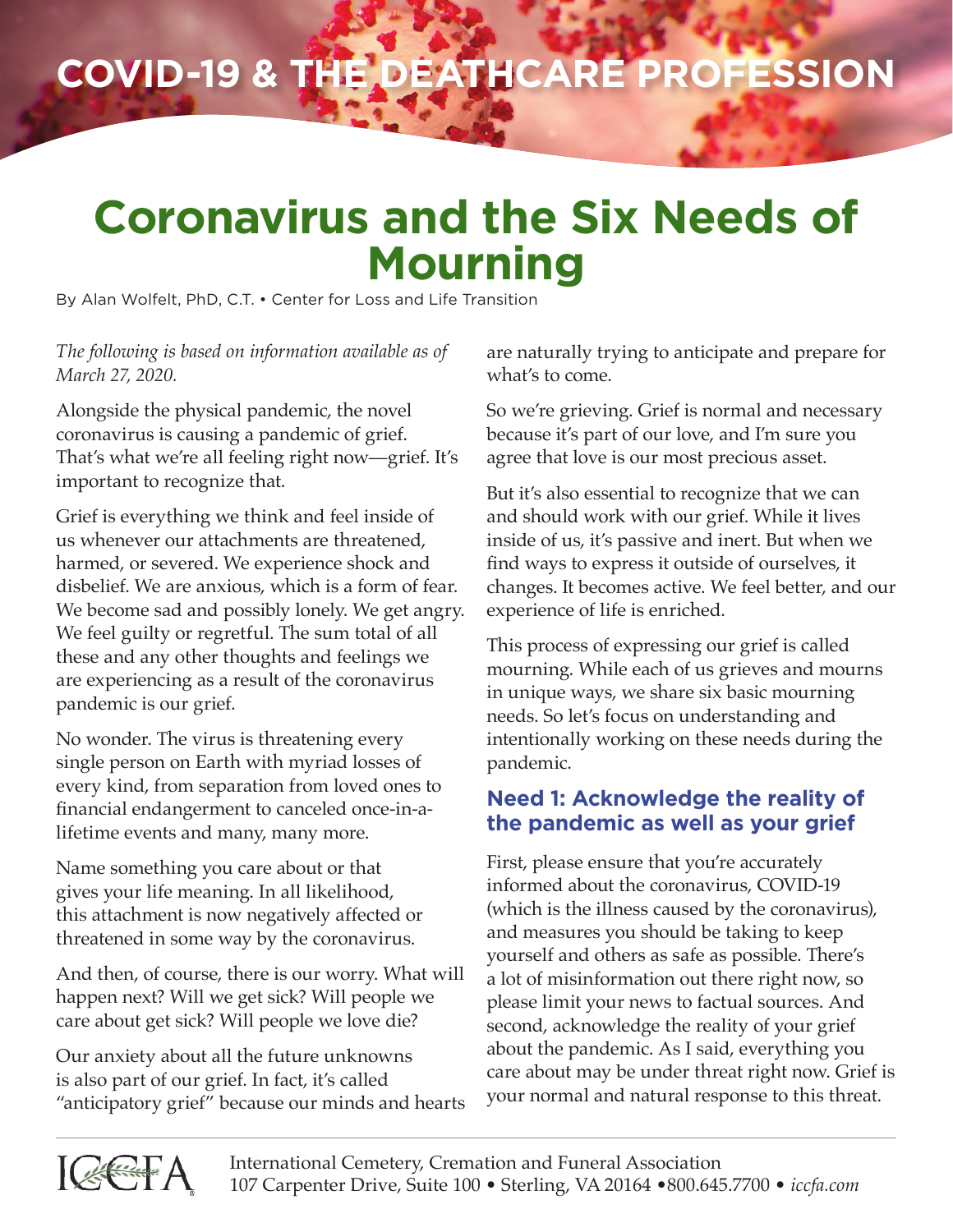You can turn this static grief into active mourning by regularly talking to others about your internal thoughts and feelings and sharing fears. The more you communicate openly and honestly, the better you will feel.

# **Need 2: Honor all of your feelings**

Again, it's common to experience a wide range of emotions about this unprecedented global threat. I mentioned a number of them in the second paragraph: shock, disbelief, anxiety, sadness, loneliness, anger, guilt, and regret. Whatever you are feeling, know that it's normal. Yet I understand that most of these feelings are unpleasant and uncomfortable. If you spend time each day on being aware of them, naming them, and expressing them outside of yourself in some way, they will soften. So talk about them with others, or write about them in a journal or on tools like social media. You'll find that fully and honestly expressing all of your feelings will provide you with instant comfort and relief.

#### **Need 3: Practice gratitude for the good in your life**

Now is an essential time to be mindful of the good in your life. Spend at least a few minutes each day calling to mind the people, experiences, and things that have been and are the most precious to you, then find ways to express those memories and awarenesses. For example, while you're at home sheltering in place, you might write one personalized thank-you note each day to someone who has meant a lot to you. Tell them about moments and memories that have been particularly meaningful in your life. Starting a gratitude journal is another excellent option. Having gratitude for what was and what is will help you foster hope for what will be.

## **Need 4: Be kind to yourself**

Treat yourself with patience and compassion. Your pandemic grief needs and deserves tender loving care. Every morning, make a commitment to take care of yourself physically, cognitively,

emotionally, socially, and spiritually in at least some small way on that day— for example, a tenminute walk outside, a crossword puzzle, a brief FaceTime with a friend, a board game or online game with a loved one, and a five-minute prayer or meditation session. All five of these aspects of yourself are crucial to give attention to. If you neglect one or more of them, you'll find yourself getting out of balance and your pandemic grief and health worsening.

## **Need 5: Search for meaning**

Loss and grief always spur us to search for meaning. It's natural to wonder why all of this is happening. We're in what's called "liminal space" right now, which means we're suspended in this long, weird pause. There was our life before the pandemic, and in the future there will be our (unknown) life after the pandemic…but right now there is just this period of transition. It's the time betwixt and between, and it's uncomfortable. Yet it's often this enforced discomfort that ultimately transforms us. In liminal times, it's normal to search for spiritual answers and try to find steady ground. To meet this mourning need, work on mindfulness. Be present in this day and this moment. And devote some time every day to caring for your spirit. Whatever helps you feel joy, meaning, and purpose—do that.

#### **Need 6. Reach out to others to give and accept support**

Even during periods of isolation, we as human beings need personal contact. When we are grieving, we also need emotional support. So I encourage you to use this difficult time to build relationships. Talk openly and honestly with the people in your home and be as empathetic as you can. To communicate with others outside your home, video calls are probably the best substitute for face-to-face conversations. Voice calls come second. After that, emails, texting, and social media work too. And don't forget the power of the handwritten letter! The point is to stay connected as much as possible AND to be

**ICEFA**